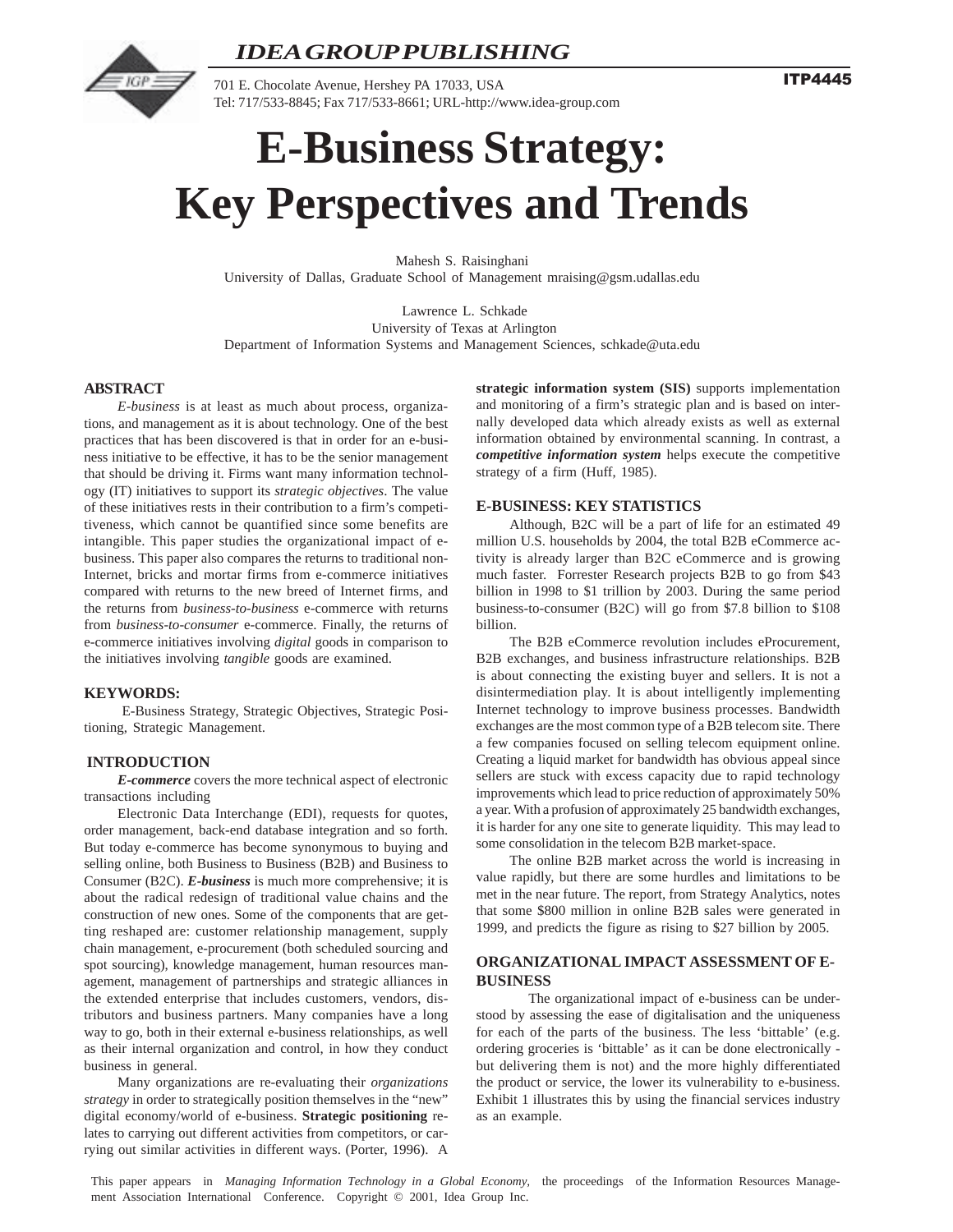

*Source: Price-waterhouse-Coopers*



*(Source: Deloitte Research and Forrester Research)*

 Exhibit 1 demonstrates that much of a financial services company's product portfolio is highly bittable and hardly unique. Consequently, the impact on financial services organizations will be profound. This could mean that incumbent players could lose anywhere in the range of 15% of value added profit to new com-

#### *Conservative Outlook*



*Aggressive Outlook*



*Exhibit 3: U.S. E-Commerce Forecast (millions) (Source: Giga Information Group)*

petitors, or as high as 80% of profit, where there will be aggressive margin/fee/balance erosion across the board driven by the massmarket penetration of Internet usage (Berryman, 2000).

The significant fact is that the impact will not be uniform across the customer base. If the financial services company loses the wrong 15% of customers it could lose as much as 80% of its profit. Their most valuable customers are already early adopters of the Internet and are at risk from Internet based competitors. These customers are being targeted because they have a high degree of discretionary spending and expect high quality customer service. To help the readers gain a understanding of the organizational impact of e-business, exhibit 2 and 3 illustrate the source of Internet Commerce (in 1998 and 2002) and the U.S. E-Commerce Forecast (conservative and aggressive outlook) respectively.

# **INTENT AND CONTENT OF THE NEW E-BUSINESS STRATEGY**

E-Business players have distinctive capabilities in creating a new strategy and a planning cycle required to support business development for the e-business. To navigate the uncertain future, they have adopted new flexible approaches to business development. Traditional approaches to strategy development are replaced by real time experimental methods. Exhibit 4 shows the planning cycle required to support this capability. Many existing businesses find that their lumbering planning processes are not able to accommodate this new imperative. In contrast, war gaming is one powerful strategic planning technique used with clients to illustrate the range of options available, and the possible range of competitor responses.

On-line players have augmented their internal innovation capabilities with an antenna to detect innovation beyond their current event horizon allowing them to acquire and innovate new products and services in real time. Often their business units are empowered to make local decisions because the traditional command and control based organization is not able to respond effectively. Finally, they carefully select which capabilities will be developed internally and which will be sourced through alliances and partnerships.

# **CHANGES IN THE BUSINESS MODELS OF THE ORGANIZATIONS**

 There are a series of organizational and cultural hurdles to overcome. Making these changes are complex and challenging and a number of different approaches are possible. They

STRATEGY DEVELOPMENT AND PLANNING CYCLE (EXHIBIT 4)

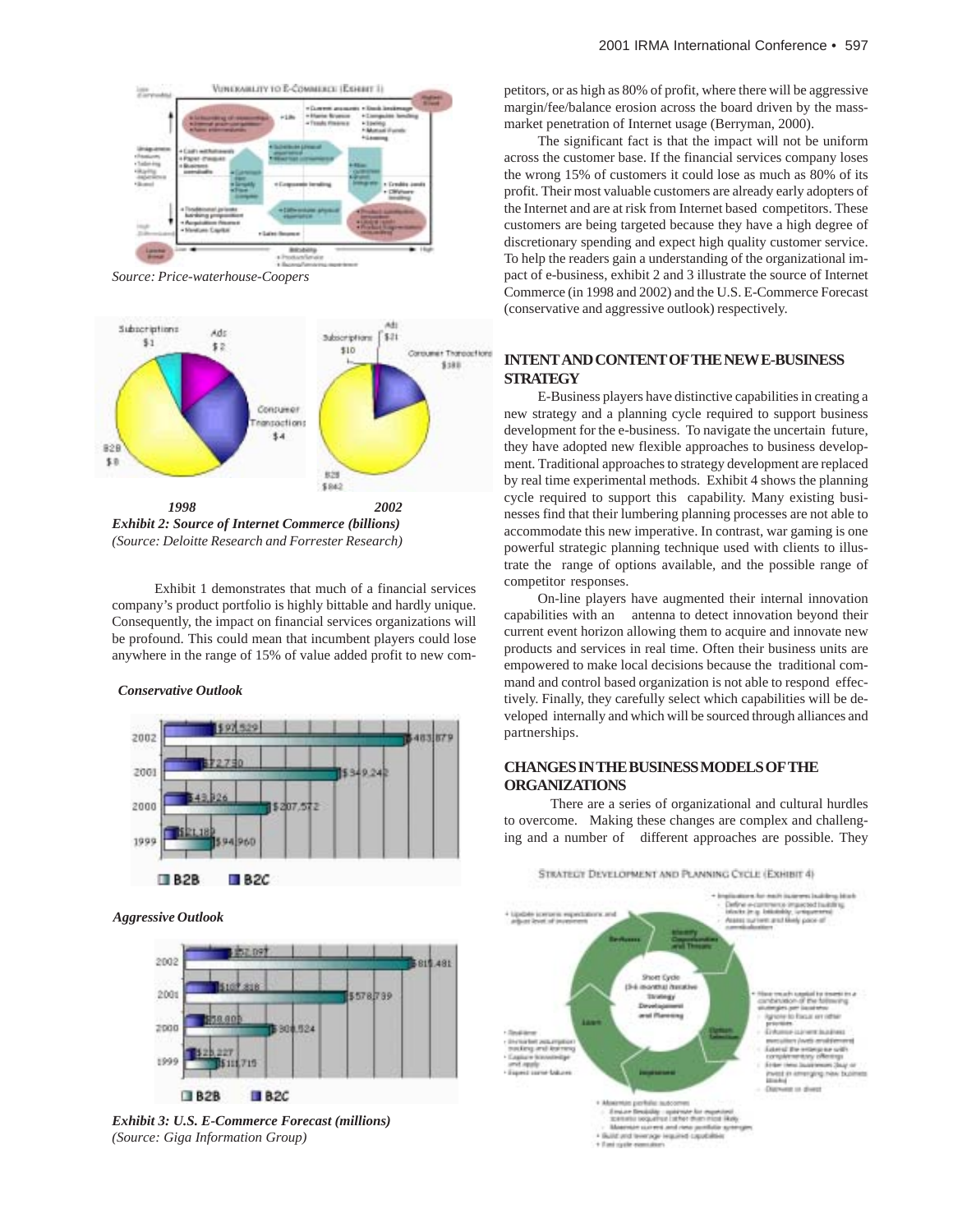lay on a continuum between "inside out" transformation and "building anew" - see Exhibit 5. The "inside out" transformation (i.e. make the dinosaurs dance) involves reconfiguring the existing organization for new behaviors and capabilities, that is, in-place transformation from "bricks and mortar" to e-business enabled service delivery. The "build anew" approach (i.e. lose the baggage) taps the resources of the existing organization to build new companies with new capabilities. It uses the cash cow of the parent company to build the new and offers the opportunity ultimately to migrate and dispense with the old. The optimal approach will depend on the nature of the opportunity being explored and the state of the existing organization's value and culture.

# **Cases in Point from the B2B Domain**

Cisco Systems (www.cisco.com) has successfully achieved business process redesign using intelligent software agents and decapitalization as its business model. Its clients include major telecommunication service providers, and most large businesses. Cisco's site is completely integrated into its manufacturing process. Outside suppliers directly fill 55% of Cisco's orders allowing Cisco to leverage both its physical and human capital by integrating outside companies into its supply chain, i.e. the "decapitalized" model, since the business model is self-financing and does not need vast amounts of physical capital. For instance, a customer order received on the Internet often gets the manufacturing process rolling within hours. Cisco believes in connecting two businesses to each other directly, in lieu of playing the intermediary role. Cisco has raised spending on direct selling and branding in order to help shift more sales onto the Web. Early movers like Cisco Systems are reportedly transacting over 90 percent of their dealings with distributors over the Internet. The opportunities in the business-tobusiness e-commerce arena far exceed the opportunities in business-to-consumer e-commerce.

RateXchange (www.rateexchange.com uses a marketplace business model and is one of the biggest bandwidth marketplaces with major telecommunications carriers as its clients. It differentiates itself by focusing on trading data capacity—not minutes of phone calls—and exchanging the capacity immediately. Currently, RateXchange is extending its reach globally. It needs to raise \$65 million by public offering in order for its planned build out.

**Production Control** 

Telezoo.com (www.telezoo.com) also uses a marketplace

business model. It allows suppliers to directly input their listings (excluding the pricing information) in its online catalog of telecom gear. This has allowed Telezoo to build a sizable database with a small payroll. Buyers benefit from an automated "request for proposal" process that gives them custom bids for any of the equipment they read about. Its clients include AT&T, Lucent and hundreds of other service providers, vendors and network integrators.

Last, but not the least, London-based Band-X (www.bandx.com) uses a marketplace business model in its diversification strategy to compete against rivals by diversifying out of plain bandwidth into other telecom-related commodities. Recent example: a market for firms renting a few hundred square feet to store networking gear. With \$6.5 million in revenue in 1999, three year old, Band-X is one of the biggest bandwidth exchanges. Its clients include AT&T, British Telecom, Cable & Wireless, MCI Worldcom and Telefonica.

# **IMPACTS ON THE VALUE OF THE FIRMS BASED ON THE TYPE OF INITIATIVE AND/OR SERVICE OFFERED: A RESOURCE BASED THEORY PERSPECTIVE**

From the resource based view of the firm (Conner and Prahalad, 1996; Peteraf 1993), it is examine that if the economic value of e-commerce initiatives is linked to the nature of the resource stocks of the firm: whether the firm is a conventional firm with a considerable *understanding of the market* and its customers or a one of the new breed of Internet-enabled firms with a *considerable understanding of Internet technologies*. If economic returns to e-commerce initiatives are influenced by the *type* of ecommerce *initiative* announced then we need to see whether they are business-to-consumer e-commerce or business-to-business arrangements, and if economic returns are influenced by the *type* of *product or service* involved: whether they are *digital* goods or *tangible* goods.

# **B2B vs. B2C**

While the volume of business-to-business e-commerce *(B2*B) is currently at the same level as business-to-consumer *(B2*C) commerce online, the volume of transactions between firms is expected to grow far more rapidly. The potential for *business-to-*

| Company                                             | Action                                                                                                                                                                                                                                                                        | Why it's Working                                                                                                                                                                                                                                                |
|-----------------------------------------------------|-------------------------------------------------------------------------------------------------------------------------------------------------------------------------------------------------------------------------------------------------------------------------------|-----------------------------------------------------------------------------------------------------------------------------------------------------------------------------------------------------------------------------------------------------------------|
| Schwab<br><b>Build a Parallel</b><br>Model In-House | · E-Schwab formed 1996<br>. Schwab moves primarily to<br>the online model in 1998.<br>· Internal cultural shift encouraged -<br>button-down broker to jeans'<br>• Completely changed cost<br>structure, weathered the storm of<br>missed earnings, stock price falling        | - Visionary leadership convinci<br>the future potential<br>- Ability to manage change in<br>traditional organization<br>- Technology was always a st<br>point"                                                                                                  |
| Citi<br>e-Citi<br><b>Create a Parallel</b>          | - e-Citi formed in 1998 from the<br>Advanced Development Group<br>within Citibank<br>• Core back office systems being<br>discarded in favor of packaged<br>solutions<br>• Ed Hovowitz (from media giant<br>Viacom) brought in last year to<br>bring in an outider perspective | - e-Citi well funded - 1200<br>employees<br>- Senior management, especia<br>John Reed, backs the investri<br>required - no profit projection<br>for three years<br>- e-Citi has complete independ<br>while being able to leverage<br>infrastructure             |
| <b>Business</b><br>Prudential<br>egg                | . New unit created in 1997.<br>· Completely independent staff,<br>technology back-end and culture<br>· Target segment is young, tech-<br>nology litereate - not Pru's<br>traditional customer base<br>· Lossleading pricing on savings<br>accounts to encourage customers     | - Pru wanted its own entity to<br>cannibalize customers, rather<br>than competitors<br>· Pru retail banking proposition<br>was weak and needed a radi<br>change<br>· The culture is completely ind<br>pendent - Pru is seen as a VC<br>investor, not a "parent" |

#### **EMERGING BUSINESS MODELS (EXHIBIT 5)**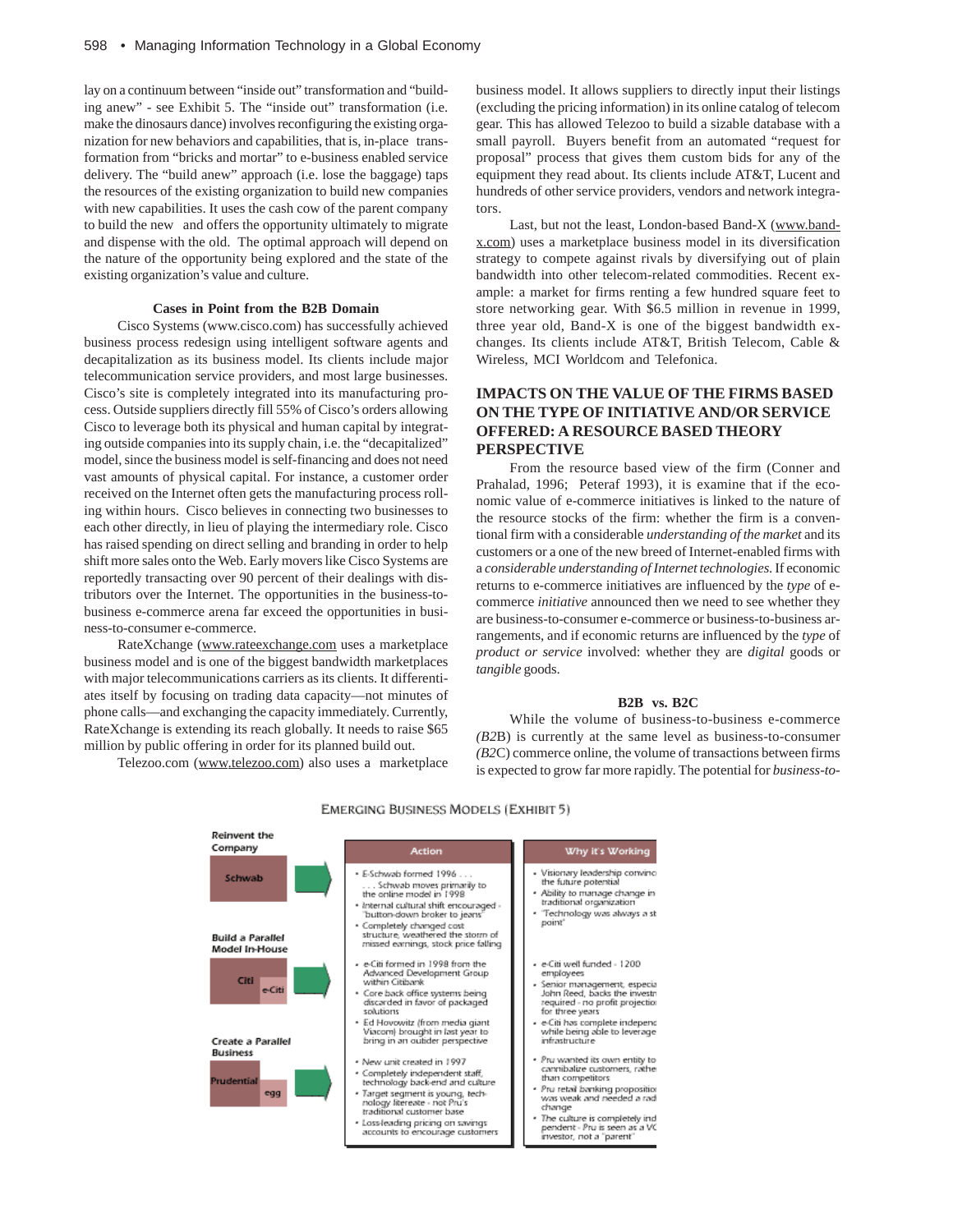*business* e-commerce, currently projected at \$1.3 trillion by 2003 is an order of magnitude larger than the \$100 billion estimated for *business-to-consumer* e-commerce (Ziff Davis, Infobeads, 1999).

The e-commerce initiatives by a firm to enter into transactions in the larger *B2B* market should be more strongly related to *future profit* streams than *initiatives* aimed at the smaller *B2C* market. Further, as firms can potentially establish multiple B2B relationships, firms currently initiating B2B initiatives would have the opportunity to transfer the learning from initial B2B initiatives to become more efficient in subsequent relationships through the development of alliance capabilities (Kale and Singh, 1999). Overall, firms that enter into B2B e-commerce in the present period are thus *likely* to be positioned advantageously to *leverage* the learning from early experience/s (Conner and Prahalad, 1996) as this market grows *exponentially*.

#### **Digital Vs. Tangible Goods**

 A range of e-commerce initiatives involve products such as software code, streaming real-time stock quotes and magazine/journal articles that are available in digital form for downloading or for use online by customers. For instance, a customer can pay using a credit card and immediately download software programs such as CorelDraw and Word Perfect from www.corel.com, or search the archives of BusinessWeek Online, the web site of the popular magazine, and print articles of interest for a small fee. Other e-commerce initiatives involve *tangible goods* such as CDs, books, toys, groceries and computers that can be ordered online, but need to be *physically shipped* to the customer. Thus it can be seen that there is a clear distinction between digital and tangible goods.

While e-commerce presents an opportunity for firms selling *both categories* of products, especially significant advantages are available to firms supplying *digital goods* as they can

use the Internet as a medium for immediate product delivery. The use of the Internet to deliver digital goods allows firms to break free of the limitations and physical constraints imposed by tangible products such as groceries*,* CDs and printed magazines for delivery. For instance, an online magazine can potentially deliver individually customized issues to all its subscribers, engage its audience through hyperlinks to related content and provide readers the ability to dialogue with the author and with each other. Similar devices that enhance value of the magazine to customers are not feasible when the magazine is limited by *physical constraints* such as the number of pages and the need for large print runs with similar content. Similarly, a software firm can offer a wider range of versions of their products with different functionalities at multiple price points when selling online than when constrained by the costs of *managing* the *complexity* of delivering this variety of products to customers through *traditional channels*.

"If we are unable to increase the capacity of our systems at least as fast as the growth in demand for this capacity, our website may become unstable and may cease to operate for periods of time. We have experienced periodic unscheduled downtime. Continued unscheduled downtime would harm our business and also would discourage users of our website and reduce fu-

ture revenues." (ebay's SEC Form 10-Q filing of August 9,

1999).

The relative disadvantage of *net firms* in comparison with conventional *non-net firms* is highlighted in a study by Boston Consulting Group and Shop.org that reveals that the *acquisition* and *servicing costs* incurred by net firms are nearly *twice* as large as those incurred by conventional firms (Paul 1999).

# **THE FUTURE OF THE E-BUSINESS**

Although firms introduce some systems to reduce costs and can evaluate them in terms of their success in doing so, they want many IT initiatives to support a *firm's strategic objectives.* The value of these initiatives rests in their contribution to a firm's competitiveness, which is often non quantifiable and uncertain. A successful e-business needs to focus on: (1) better aligning IT products and services with the firm's strategic objectives, (2) delivering solutions faster, and (3) providing high-quality, costeffective support. In effect, the e-business executives are attempting to build IT capability that would consistently allow them to identify and implement opportunities to apply IT to strategic needs better, faster, or cheaper than their competitors (Ross, et al, 1996).

 Exhibit 6 shows multiple demand scenarios for both B2C and B2B organizations. This scenario driven approach can be applied to other industries just as effectively.

The report for the future E-Business industry identifies the following three cost categories that will emerge based on a site's sophistication (Diederich, 1999):

- \$300,000 to \$1 million to "get on the map. This site is adequate, but it is functionally behind most industry participants," the report said.
- \$1 million to \$5 million to "run with the pack. This site is functionally equivalent to most industry participants."



*Exhibit 6: Future Scenario Descriptions of Customer Behavior and Customer Usage (Source: PricewaterhouseCoopers)*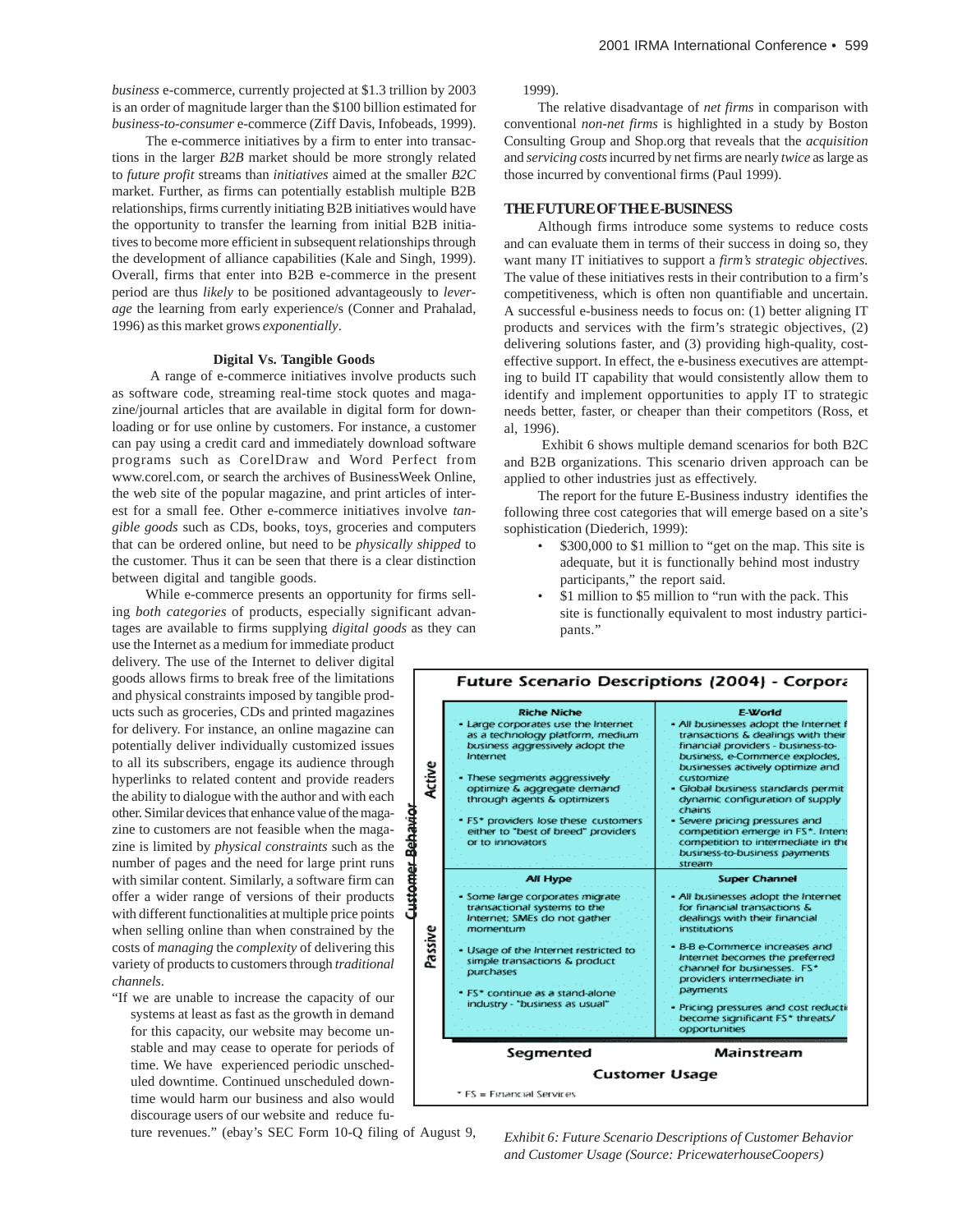• \$5 million to \$20 million to achieve "market differentiator. This site raises the industry competitive bar and changes the nature of online competition."

 This number will grow to \$133 billion by the end of 2000, more than doubling in 12 months. The same explosive growth is also forecasted for Western Europe and Asia Pacific. According to Forrester Research, more than 43% of durable goods manufacturers will conduct business-to-business commerce over the Net, with sales reaching \$99 billion. Books, music and entertainment Web sale should exceed \$3.7 billion by 2001.

# **SIGNIFICANT E-BUSINESS TRENDS**

Over the last decade, large organizations have been pushing to reduce their number of suppliers in order to have better control, collaborate more closely, and reduce the administrative costs of multiple relationships. B2B e-commerce provides the best of both worlds by preserving the intimate collaboration while allowing companies to expand their portfolio of options. Success stories involve platform-based solutions that integrate the front-end of providing the marketplace (i.e., aggregating participants, cataloging product information and providing price visibility) with the back-end processes and components such as yield management, collaboration, personalization, configuration, workflow management, ERP integration, credit approval, logistics, customer service, data intelligence, inventory management, forecasting, and catalog management. The biggest challenge is to ensure that each component is integrated and working toward a single goal.

The demand driven production is the next big push in business. Customer orders will serve as the production catalyst. Dell is the best-of-class in this category, with dramatically higher inventory turns than its competitors. GM is striving to reduce friction in its value chain as well, by producing a car in seven days direct from a customer's order. By integrating all members of the supply chain, the end demand can immediately be communicated to all supply chain members so that together they can work to deliver a good or service.

The B2B space is still in its infancy in terms of technology development and corporate deployment. B2B is a long-term play that requires solid fundamentals for delivering exceptional value by improving collaboration and reducing transactional friction among all the members in the B2B value chain.

Subscription-based revenue model provides an incentive to the user to use the B2B system as frequently as possible. Value will also be generated through lower inventory costs, more accurate forecasts, better investment decisions, more profitable pricing, reduced sales cycles, and better customer service. Therefore it will be hard to justify charging for the transaction when the true value is being generated elsewhere.

B2B is fundamentally about saving time and is thus at a 180 degree difference in comparison to B2C. Also the B2B technology is more sophisticated, the barriers to entry are greater, critical mass is more difficult to achieve and business models are more defensible than B2C. The foundation that companies have erected over the last 12 months is an important first step, the forthcoming enhancements and build-out will provide a far greater opportunity for value creation, efficiency gains and economic progress by more fully utilizing the Internet's collaborative strengths.

# **CONCLUSION**

The move into e-business is, to a large extent, exploration of new territory. The way it will change the business cannot be fully anticipated or completely controlled. The move need not be a leap of *blind faith*, if it is a planned process based on a shared vision and

the support of the key decision-makers. The best way to compete against an e-business is to become one.

Finally, the costs of establishing a web business can vary from just a few hundred dollars to many millions of dollars, depending on the scope and complexity of the site and its capacity. Managing the capacity cost equation for a growing e-business is complex and potentially expensive. From a proactive strategy perspective, entering the e-business world takes something of a leap of *calculated faith* which companies generally lack until the need to change for survival becomes obvious. Unfortunately this reactive strategy is usually late in the game. History is littered with companies that failed to adapt, allowing competitors to capture the competitive advantage. Perhaps, one of the best ways to succeed in the world of e-business is to start off with a dynamic and new ebusiness strategy.

#### **REFERENCES**

- 1. Martin North, David Osborn, David Moloney, 1999, "*E-Business Today, Big Business Tomorrow"*, Booz·Allen & Hamilton's E-Business Group, New York.
- 2. Ed Berryman, 2000, Director Firmwide E-Business Solutions, "*Getting on with the Business of E-Business",* PricewaterhouseCoopers, Florham Park, N.J.
- 3. Conner, K.R. and Prahalad, C.K., 1996, *"A resource-based theory of the firm: Knowledge versus opportunism,"* Organization Science (7:5), pp. 477-501.
- 4. Diederich, T, May 31, 1999, *"Launching e-commerce sites takes deep pockets,"* CNNinteractive, http://cnn.com/TECH/ computing/9905/31/pockets.idg/index.html.
- 5. Paul, L. G, September 1999, *"E-tailers Take Heed,"* Datamation,http://www.datamation.com/ecomm/ 9909paul1.html.
- 6. Ziff-Davis's Infobeads (1999:May 1), *"The Hordes Cometh,"* http://www.infobeads.com/insider/pages/topics/internet/ 042299/Default.asp.
- 7. Kale, P. and Singh, H, 1999, *"Alliance Capability and Success: A Knowledge Based Approach*," Proceedings of the Fifty Ninth Annual Academy of Management Conference, Chicago, pp01- 06.
- 8. Rowell, Amy, 1999 , *E-Business Strategies for the Enterprise,* Midrange Systems. 12(17): 32-39.
- 9. Lewis, Bob, 1999 Dec 13, *A cyberspace Odyssey,* Midrange Systems.12(18): 29..
- 10.Ross, Jeanne W.; Beath, Cynthia Mathis; Goodhue, Dale L.; 09/22/1996*"Develop long-term competitiveness through IT assets"* (Information technology), Sloan Management Review.
- 11.Sid L. Huff; E. Scott Beattie, Wint 1985, *Strategic versus competitive information systems.* (special supplement: generating profit from new technology), Business Quarterly, v50 n4 p97(6)
- 12.Michael E. Porter, Nov-Dec 1996 , *What is strategy? (management strategy),* Harvard Business Review, v74 n6 p61(18)
- 13.Daniel Lyons, May 1, 2000, B2B: Business-to-business Internet startups), Forbes, p122